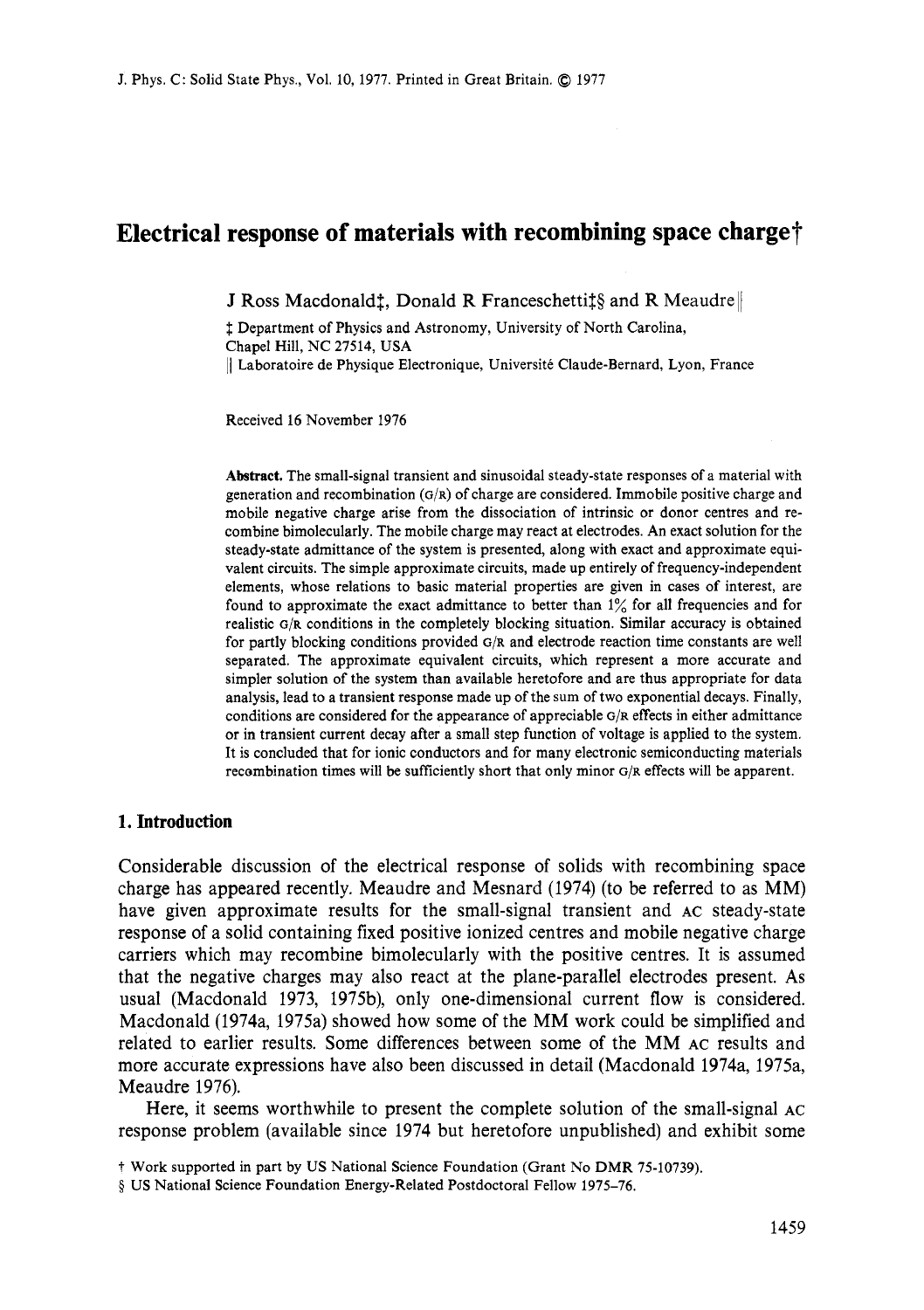useful approximations for **AC** and transient response. These approximations are far simpler and more accurate, under most conditions of interest, than the MM and Meaudre (1976) results and are also generally far easier to use in analysing experimental results than the exact solution.

## **2. Material and derived parameters**

Meaudre and Mesnard (1974) consider only uni-univalent material with mobile negative charge and immobile positive charge carriers. This restriction will be accepted here, but one of us (JRM) hopes to present at a later time simplified results like those of the present work for arbitrary mobilities and intrinsic/extrinsic material. Some brief discussion of these matters has already been given (Macdonald 1976a, b).

The above MM situation corresponds to either an intrinsically conducting material or to a donor-type extrinsic material with such high doping that mobile positive charges arising from intrinsic-centre dissociation can be entirely neglected. To avoid such approximation or the greater complexity of the full extrinsic solution (to be published elsewhere), we shall primarily consider the intrinsic situation hereafter. Let the concentration of neutral intrinsic centres before any dissociation be *N<sub>i</sub>* and that of the negative carriers be  $n \equiv n_i \equiv c_i$ , with a valence number of unity assumed for the carriers. Then the intrinsic dissociation ratio is  $\mathcal{D}_i \equiv c_i/N_i$  and the useful related quantity  $\Lambda_i$  is given by  $\mathscr{D}_i/(1-\mathscr{D}_i)$ . In terms of the generation or dissociation constant  $k_e$  and bimolecular recombination constant  $k$ , (termed  $k$  and  $\beta$ , respectively, by MM), one has  $\Lambda_i \equiv k_s/k_i c_i$ . Another related parameter is  $R_i \equiv (\mathscr{D}_i \Lambda_i)^{-1} \equiv k_i N_i/k_s$  (Macdonald 1958, given by  $\mathcal{D}_i/(1 - \mathcal{D}_i)$ . In terms of the generation or dissociation constant  $k_i$ <br>molecular recombination constant  $k_r$  (termed k and  $\beta$ , respectively, by MM),<br> $\Lambda_i \equiv k_g/k_i c_i$ . Another related parameter is  $R_i \equiv (\mathcal{$ 

We denote the mobility of the negative carriers by  $\mu_n$  and the dielectric constant of the material by  $\epsilon$ . If l is the electrode separation length and  $e$  the protonic charge, then for unit electrode area the geometric capacitance of the system is  $C<sub>g</sub> \equiv \epsilon/4\pi l$  and the high-frequency limiting resistance is  $R_{\infty} = l/e\mu_{n}c_{i}$ . The dielectric relaxation time  $\tau_{\text{D}}$  is then given by  $R_{\infty}C_{\sigma} = \epsilon/4\pi e\mu_{\rm n}c_{\rm i}$ . It will often be convenient to normalize resistances and impedances with  $R_{\infty}$  and capacitances with  $C_{\epsilon}$ , denoting normalized quantities with a subscript 'N' (Macdonald 1973). Further, we define the normalized frequency  $\Omega \equiv \omega \tau_{\text{p}}$ .

The one-mobile Debye length is given by  $L_{\text{D1}} = [\epsilon kT/4\pi e^2 c_1]^{1/2}$  and that for both positive and negative uni-univalent charges mobile by  $L_{p2} = L_{p1}/\sqrt{2}$ . Here *k* is Boltzmann's constant and *T* is the absolute temperature. We define the dimensionless quantities  $M_1 \equiv l/2L_{\text{D1}}$  and  $M_2 \equiv l/2L_{\text{D2}}$ . Usually  $M_1$  and  $M_2$  are much greater than unity in cases of practical interest. We denote the internal recombination time by  $\tau_r \equiv (k_r c_j)^{-1} = (\Lambda_i / k_g)$  and the normalized recombination time by  $\xi_r \equiv \tau_r / \tau_p$ . Since  $\mu_p = 0$  in the present situation, it leads to  $\pi_m = \infty$ , where the mobility ratio  $\pi_m \equiv \mu_n/\mu_p$ is a natural variable used in earlier work (Macdonald 1973, 1974b, 1976a, b). If *k,* is the heterogeneous reaction rate constant of negative charges at the electrodes, a related dimensionless boundary parameter variable is  $r_n \equiv (l/D_n)k_n$ , where  $D_n = (kT/e)\mu_n$  is the diffusion coefficient for negative charges. When  $r_n = 0$  the electrode is completely blocking and when  $r_n = \infty$  it is completely non-blocking. Finally let  $g_n \equiv 1 + (r_n/2)$ .

# **3. Exact AC solution**

The exact solution of the present problem, following from a slight generalization of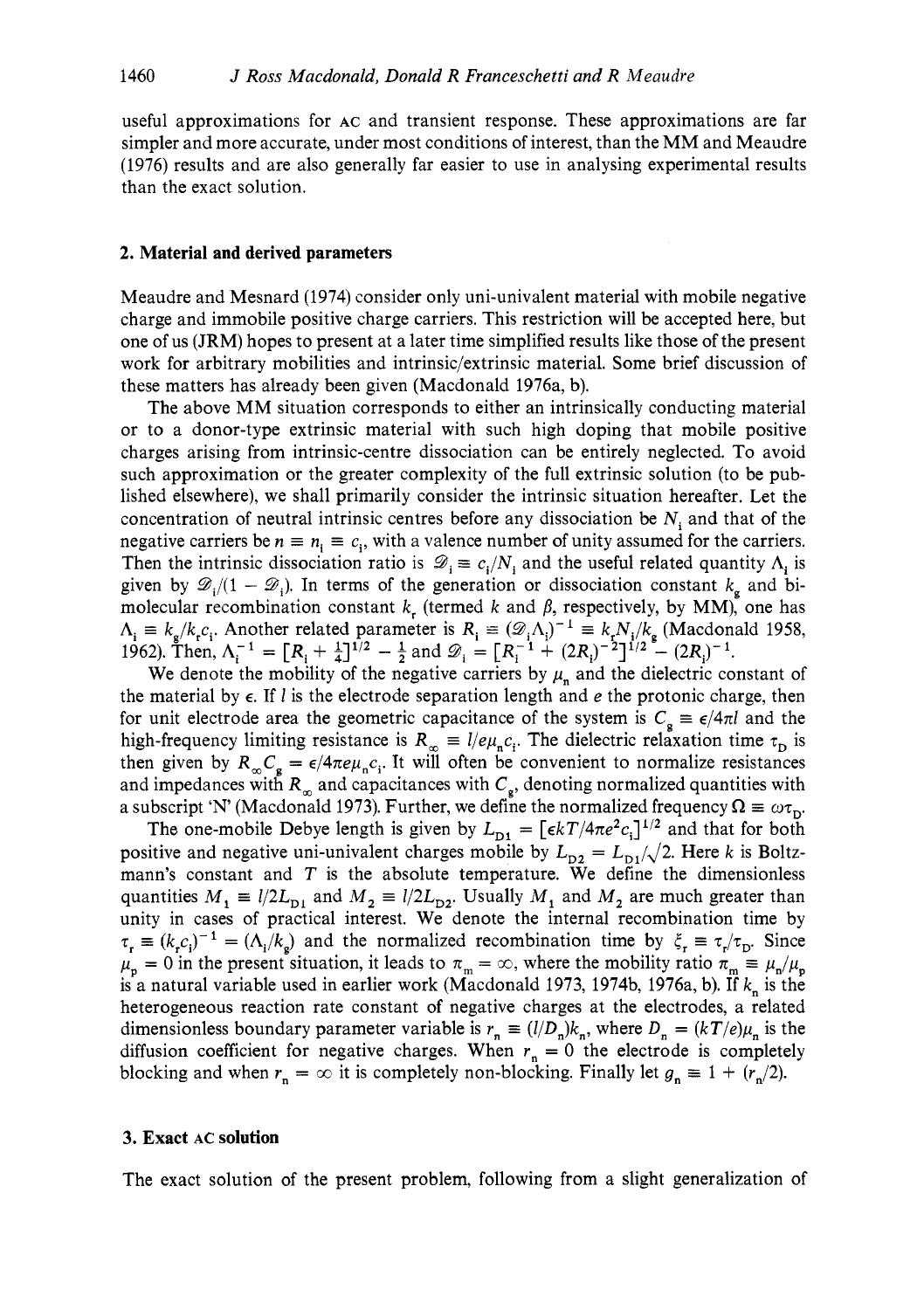earlier work (Macdonald 1973) leads to the equivalent circuit of figure 1. In terms of normalized quantities, its elements are given by

$$
R_{\rm DN} \equiv G_{\rm DN}^{-1} = 2g_{\rm n}/r_{\rm n},\tag{1}
$$

$$
R_{\text{EN}} \equiv G_{\text{EN}}^{-1} = g_n,\tag{2}
$$

$$
= g_n^2 [1 + (i\Omega)^{-1}] t_2^{-1},
$$
\n(3)

where

$$
t_2 \equiv \gamma_2 - 1,\tag{4}
$$

$$
\gamma_2 \equiv (M_2 \theta_2) \coth(M_2 \theta_2),\tag{5}
$$

$$
\theta_2^2 \equiv (1 + i\Omega)F_2,\tag{6}
$$

and

$$
F_2 = \left(\frac{1}{2}\right) \left[ \frac{2 + \Lambda_i + i\Omega \xi_r}{1 + \Lambda_i + i\Omega \xi_r} \right].
$$
\n(7)

Note that  $G_{EN} + G_{DN} \equiv 1$ . The total normalized input admittance of the circuit.<br>  $Y_{TN} \equiv Y_T/G_{\infty} \equiv Z_{TN}^{-1} \equiv G_{PN} + i\Omega C_{PN}$  may then be written as

$$
Y_{\rm TN} = \frac{(1 + i\Omega)[G_{\rm DN} + i\Omega\{g_{\rm n}^{-1}t_2 + 1\}]}{1 + i\Omega\{g_{\rm n}^{-1}t_2 + 1\}}.
$$
\n(8)

Some simplified and  $\Omega \rightarrow 0$  results following from these expressions have already been discussed (Macdonald 1974a, 197%). Because of the complexity of equation **(8),** exact inverse Laplace transformation to yield the current response to a small-signal voltage step  $V_0$  applied at  $t = 0$  is impractical. Here and in the work of MM the small signal restriction  $|V_0| \ll (kT/e)$  is required to maintain linear response behaviour.



**Figure 1.** Equivalent circuit appropriate for exact solution.

The complicated nature of the relations yielding  $Y_{TN}$ , and the non-linear dependence of  $Y_{\text{TN}}$  on material parameters such as  $\Lambda_i$ ,  $M_2$ , and  $\xi_i$  makes it somewhat difficult to compare theory and experiment and, for example, to obtain parameter estimates by least-squares fitting of data. Therefore, it is convenient to approximate equation (8) by a simpler result. The method of approximation to be used is quite different from that of MM, who derived an approximate transient response function and then obtained the approximate **AC** response by Laplace transformation.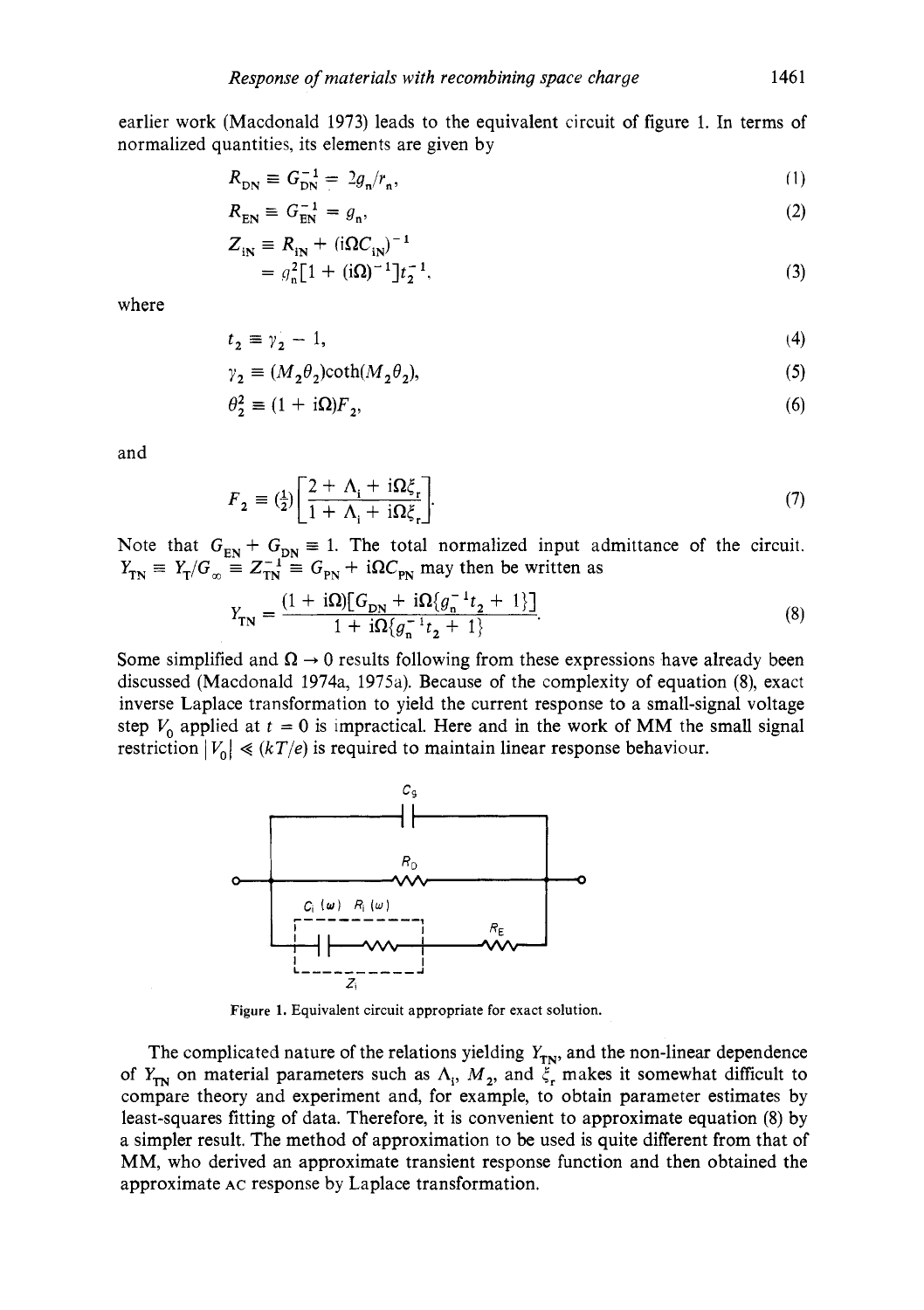## **4. Approximate equivalent circuits**

It is well known that the Voigt circuit model of figure  $2(a)$  and the Maxwell model of *2(b)* may be made to have the same  $Z<sub>T</sub>$  at all frequencies by proper selection of circuit elements. Although neither representation corresponds exactly to the circuit of figure 1, except when  $C_i(\omega)$  and  $R_i(\omega)$  are frequency independent, it has been found (Macdonald 1974b, 1976a, b) that a Voigt circuit made up of frequency-independent elements, such as that in figure *2(a),* can very well approximate exact results under many conditions of interest.

In the present  $\pi_m = \infty$  situation, one expects no Warburg effects, and no adsorption of an intermediate species at electrodes (Macdonald 1976b) has been included in the



**Figure 2.** Approximate equivalent circuits: (a) Voigt form; *(b)* Maxwell form.

incorporates elements representing bulk, reaction, and generation-recombination  $(G/R)$ effects might indeed be appropriate and useful. It has already been mentioned, however, (Macdonald 1976b) that partition of separate effects into subcircuits which represent each effect essentially separately is a good approximation only when the time constants of the subcircuits are well separated (i.e., differ from each other by a factor of 100 or more). It has been found, nevertheless, that for a considerable range of conditions where this requirement is not satisfied a circuit such as that of figure *2(a)* may approximate  $Z_{\tau}(\omega)$  adequately even though individual circuit elements may not then be identified with individual effects (Macdonald 1976b).

When  $r_n = 0$  and the electrodes are completely blocking, it turns out that the reaction resistance  $R<sub>R</sub>$  is infinite, since there is no electrode reaction present, and the  $R_p$  of figure 1 must also be infinite. There is then no problem associated with  $R_{\rm G}$ , the effective G/R resistance. But it is clear that recombination, while it can effectively mobilize immobile (positive) charge at non-zero frequencies, cannot actually lead to any resistive contribution at zero frequency (thus in the exact solution  $R_{\text{DN}}$  is independent of  $\Lambda_i$  and  $\xi$ <sub>r</sub>). Therefore, when  $r_n > 0$ , in principle the figure 2(*a*) circuit partition into separate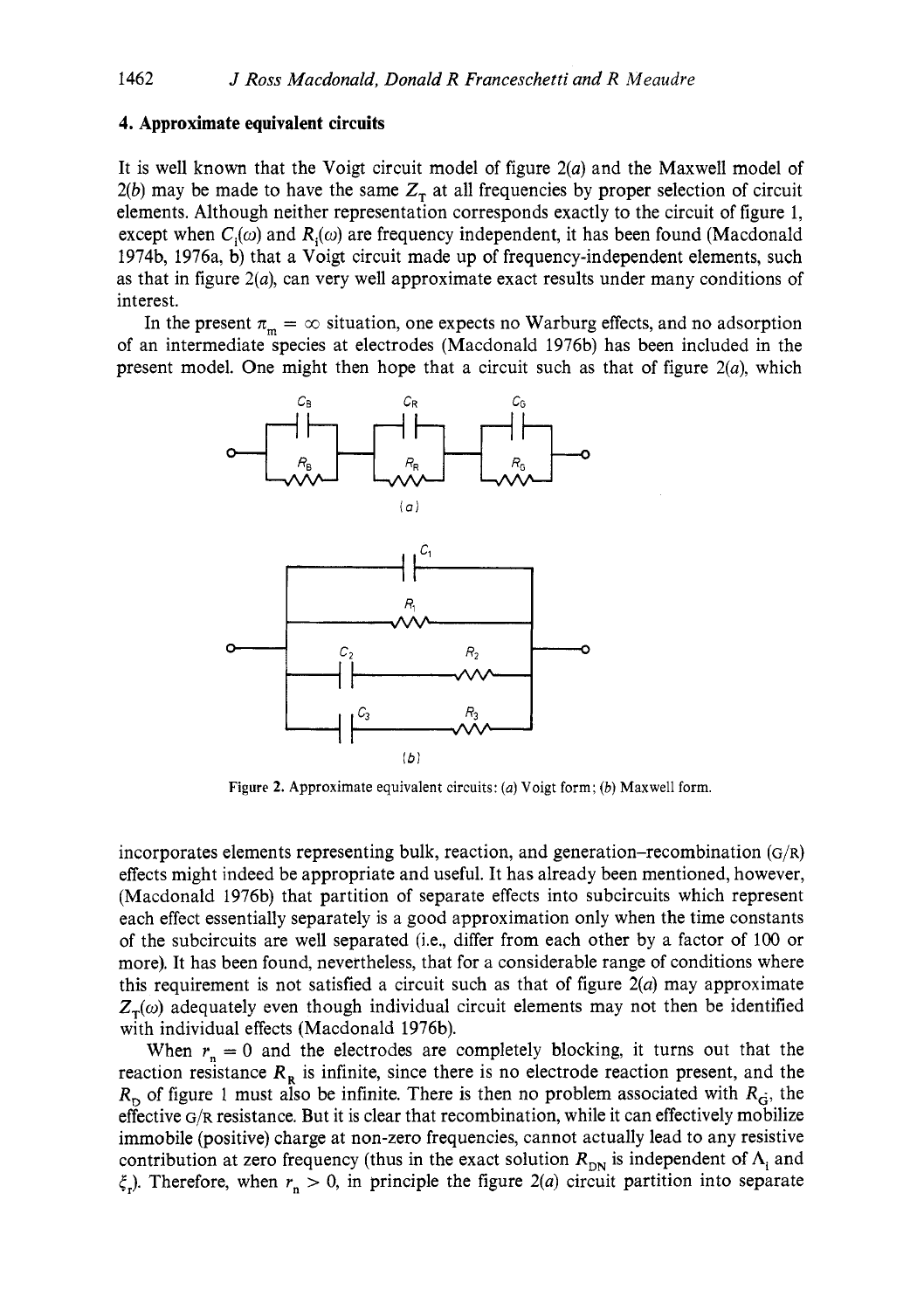subcircuits for separate effects cannot be entirely applicable even when time constants are well separated. For  $r_n > 0$ , only the well-separated case will be considered here (the exact solution may be used for other cases). Then, it is found that the circuit is indeed useful and an effective  $R_G$  exists, but it cannot be entirely identified with  $G/R$  and, as always, it is necessary that  $R_{BN} + R_{RN} + R_{GN} = R_{IN} = R_{DN}$ , where  $R_1$  occurs in the circuit of figure **2(b).** 

For most solids, the usual case of interest is that of small dissociation  $(A_i \le 1)$ . But for strong liquid or solid electrolytes, dissociation may be nearly complete and  $\Lambda$ , large. Therefore, there is some interest in not restricting the situation to  $\Lambda_i \ll 1$ . The basic procedure for developing the figure **2(a)** circuit approximation to the exact results has been to fit over a wide  $\Omega$  range by non-linear least-squares the formal expression for the  $Z_{\tau N}$  of the 2(*a*) circuit to  $Z_{\tau N}(\Omega)$  results obtained from the exact solution and thus obtain estimates of the normalized circuit elements. By means of a sequence of such fitting, the dependences of these elements on input parameters such as  $r_n$ , *M*, and  $\zeta$  is then obtained either directly or by further least-square fitting of appropriate functional dependences.

If the circuit of figure **2(a)** represented the exact solution without error and were thus completely equivalent to the figure **1** circuit, it would be pertinent to carry out leastsquares fitting using either exact  $Re(Z_{TN})$  or  $Im(Z_{TN})$  results. Since these quantities are related by Kronig-Kramers transforms, either fit should then yield the same set of parameters. In the present case, however, the figure **2(a)** circuit generally provides only a good approximation to the exact results, and separate fitting of real or imaginary parts of exact  $Z_{TN}$  values yield slightly different sets of estimates of parameter values. Since the aim of the fitting is to obtain those values of the figure *2(a)* circuit parameters which best allow the circuit to approximate the exact  $Z_{\tau N}$  as a whole, it is clear that the determination of the parameters should be carried out by a method which ensures a best fit to  $\text{Re}(Z_{\text{TN}})$  and  $\text{Im}(Z_{\text{TN}})$  values simultaneously.

It has been found that a simple modification of the generalized non-linear leastsquares programs of Britt and Luecke **(1973)** or Powell and Macdonald **(1972)** (see also Macdonald **1975d)** allows such fitting of complex data to be readily carried out in both an easier and possibly more accurate fashion than the least-squares approach of Sheppard **(1973),** the only other fitting method for complex data thus far reported in the literature. All the numerical results discussed subsequently in this paper were obtained by such generalized non-linear least-squares fitting using equal weighting of real and imaginary squared residuals.

The results obtained for  $r_n = 0$  will be discussed first. Only the usual  $M_2 \ge 100$ situation will be considered. Then one finds to good approximation that  $C_{BN} \simeq \tilde{C}_{gN} \equiv 1$ and  $R_{BN} \simeq R_{\infty N} \equiv 1$ . In addition, one obtains  $R_{RN} = \infty$ ,

$$
C_{\rm RN} \simeq M_2 [(2 + \Lambda_{\rm i})/(2 + 2\Lambda_{\rm i})]^{1/2} = M_1 [(2 + \Lambda_{\rm i})/(1 + \Lambda_{\rm i})]^{1/2}, \tag{9}
$$

$$
C_{\rm GN} \simeq [2.4547 + 1.4162 \Lambda_{\rm i}] M_2, \tag{10}
$$

and

$$
R_{\rm GN} \simeq \frac{(\xi_{\rm r}/M_2)}{4.014 + 4.953\Lambda_{\rm i} + 1.4147\Lambda_{\rm i}^2} \tag{11}
$$

The  $C_{\rm RN}$  result is exactly the low-frequency limiting normalized double-layer capacitance found long ago (Macdonald **1958)** for two double layers in series, appropriate for mobile negative charge and fixed positive charge possibly mobilized by recombination. Note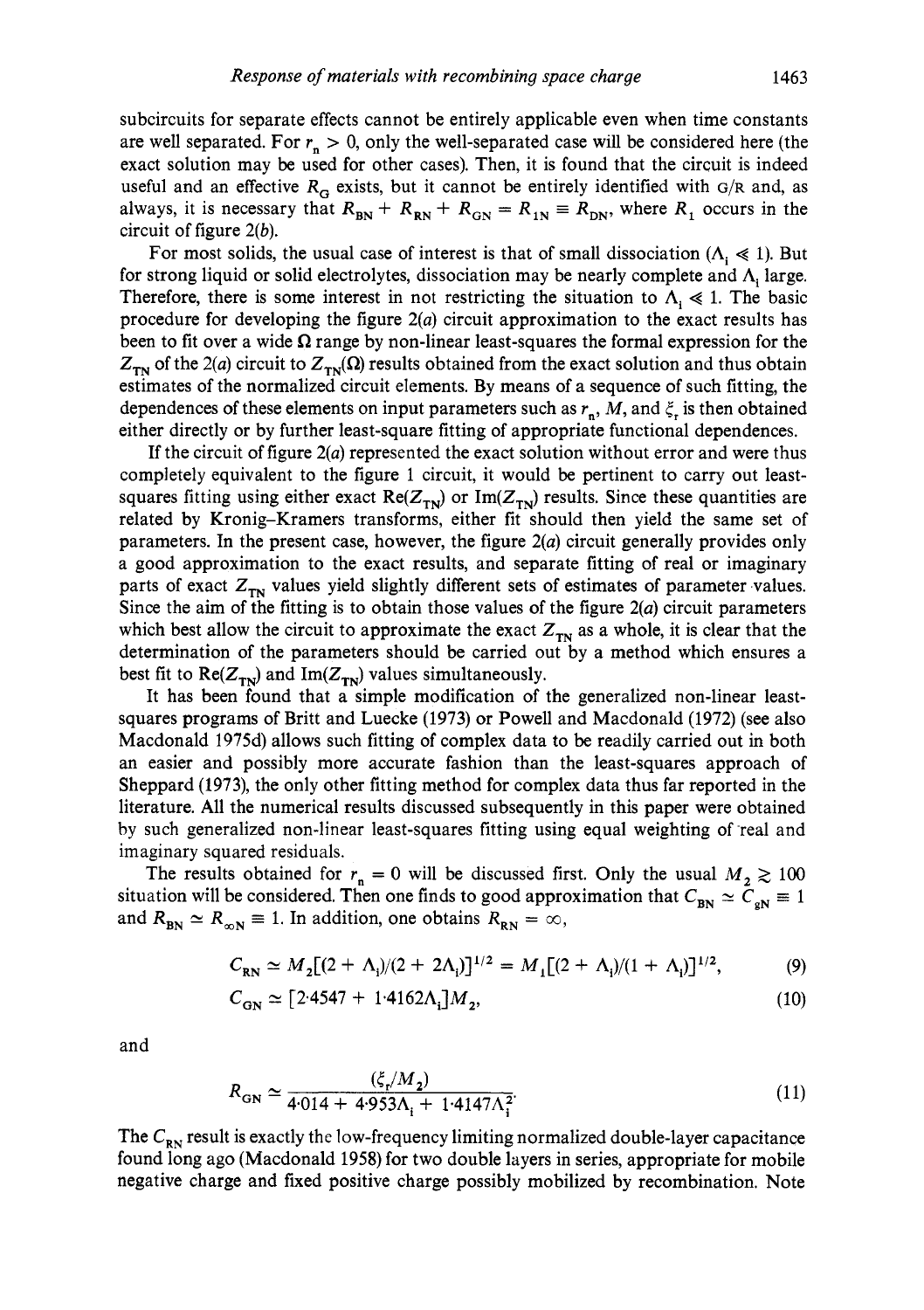that when  $\Lambda_i \ll 1$ , such mobilization is complete and  $C_{RN} = M_2$ , but for  $\Lambda_i \gg 1$  $C_{\rm RN} \simeq M_1$  since no such mobilization occurs with very strong dissociation. For example, when  $\Lambda_i = 20$ ,  $\mathscr{D}_i \simeq 0.952$  and  $C_{RN} \simeq 1.024 M_i$ . The above results show that when when  $A_i = 20$ ,  $\mathscr{D}_i \simeq 0.952$  and  $C_{RN} \simeq 1.024 M_i$ . The above results show that when either  $A_i \rightarrow \infty$  or  $\xi_r \rightarrow 0$ ,  $R_{GN} \rightarrow 0$  and the parallel section made up of the  $R_G$  and  $C_G$  of figure *2(a)* then contributes nothing to the impedance.

The above expressions for the circuit elements of the figure *2(a)* equivalent circuit are most accurate and applicable when  $\xi_{\rm r} < M_2$ , a condition we shall see later is often encountered. For example, the overall standard deviations of typical  $Z_{\text{TN}}(\Omega)$  fits run encountered. For example, the overall standard deviations of typical  $Z_{TN}(\Omega)$  fits run<br>from  $10^{-6}$  to  $10^{-7}$  for  $\Lambda_i \to \infty$  and/or  $(\xi_i/M_2) \to 0$  to  $10^{-3}$  to  $10^{-2}$  as  $(\xi_i/M_2) \sim 10$  to 10<sup>2</sup> for  $\Lambda$ ,  $\ll$  1. The availability of the above circuit element relations means that data analyses need involve only least-squares fitting of  $Z_{\tau}(\omega)$  data to the circuit of figure 2(a) to obtain element estimates and then their use to obtain estimates of the basic parameters  $\xi_r$ ,  $\Lambda_i$ , and  $M_2$ . Values of  $R_\infty$ ,  $C_g$ ,  $\xi_r$ ,  $\Lambda_i$ , and  $M_2$ , together with l may finally be employed to obtain estimates of the basic material parameters  $\epsilon$ ,  $c_i$ ,  $\mu_n$ , and  $k_r$ . If  $\Lambda_i$  is large enough to be adequately estimated, one may also estimate  $N_i$  and  $k_g$  values as well.

# **5.** Specific complete blocking results

Meaudre (1976) has presented numerical  $AC$  and transient response results in the  $r<sub>n</sub> = 0$ case for the following conditions:  $\Lambda_i \ll 1$ ,  $\tau_D M_i = 1$  s, and  $\tau_r = 4$  s. His choice of  $\bar{L}_{\text{D}i}$  or  $\tau_D$  was not reported. To obtain specific results, we shall pick  $\Lambda_i = 10^{-4}$  and  $\tau_D = 10^{-6}$  s, yielding  $M_1 = 10^6$  and  $\xi_r = 4 \times 10^6$ .

It is first of interest to plot the real and (negative) imaginary parts of the exact  $Z_{\text{TN}}(\Omega)$ which follows from these input numbers as parametric functions of  $\Omega$  in the complex plane. Such plots are shown in figure 3 for the above input values, which emphasize  $G/R$ effects, and for  $\Lambda_i = \infty$ , full dissociation. Note that the presence of frequency-dependent  $G/R$  effects  $(\Lambda_i < \infty)$  causes the normally vertical low-frequency rise associated with the reactance of  $C_R$  to be curved away from vertical to the right over a considerable region, which is larger the larger  $(\xi/M_2)$ . The limiting asymptote at which the curve again becomes vertical occurs at  $R_{BN} + R_{GN} \simeq 1 + R_{GN}$ . It is common to find such deviation from verticality experimentally, although it can arise from several other causes besides that shown here (Macdonald 1974b, 1975c).

Non-linear least-squares fitting of exact  $Z_{\text{TN}}(\Omega)$  results for the range  $10^{-9} \le \Omega \le 10$ (81 points) derived for the  $\Lambda_i = 10^{-4}$ ,  $\xi_r = 4 \times 10^6$  input values led to  $R_{\text{RN}} = \infty$  and to the estimates

$$
R_{\rm BN} \simeq 1.0003848(1 \pm 1.7 \times 10^{-4}) \tag{12}
$$

$$
C_{\rm BN} \simeq 1.0000013(1 \pm 9.1 \times 10^{-4}) \tag{13}
$$

$$
C_{\text{RN}} \simeq 1.4141777 \times 10^6 (1 \pm 1.1 \times 10^{-6}),\tag{14}
$$

$$
R_{\rm GN} \simeq 0.705529(1 \pm 4.4 \times 10^{-4}), \tag{15}
$$

and

$$
C_{\rm GN} \simeq 3.472664 \times 10^6 (1 \pm 1.4 \times 10^{-3}). \tag{16}
$$

The  $\pm$  quantities in parentheses are estimates of the parameter relative standard deviations. They are only indicative here since the residuals were not normally distributed.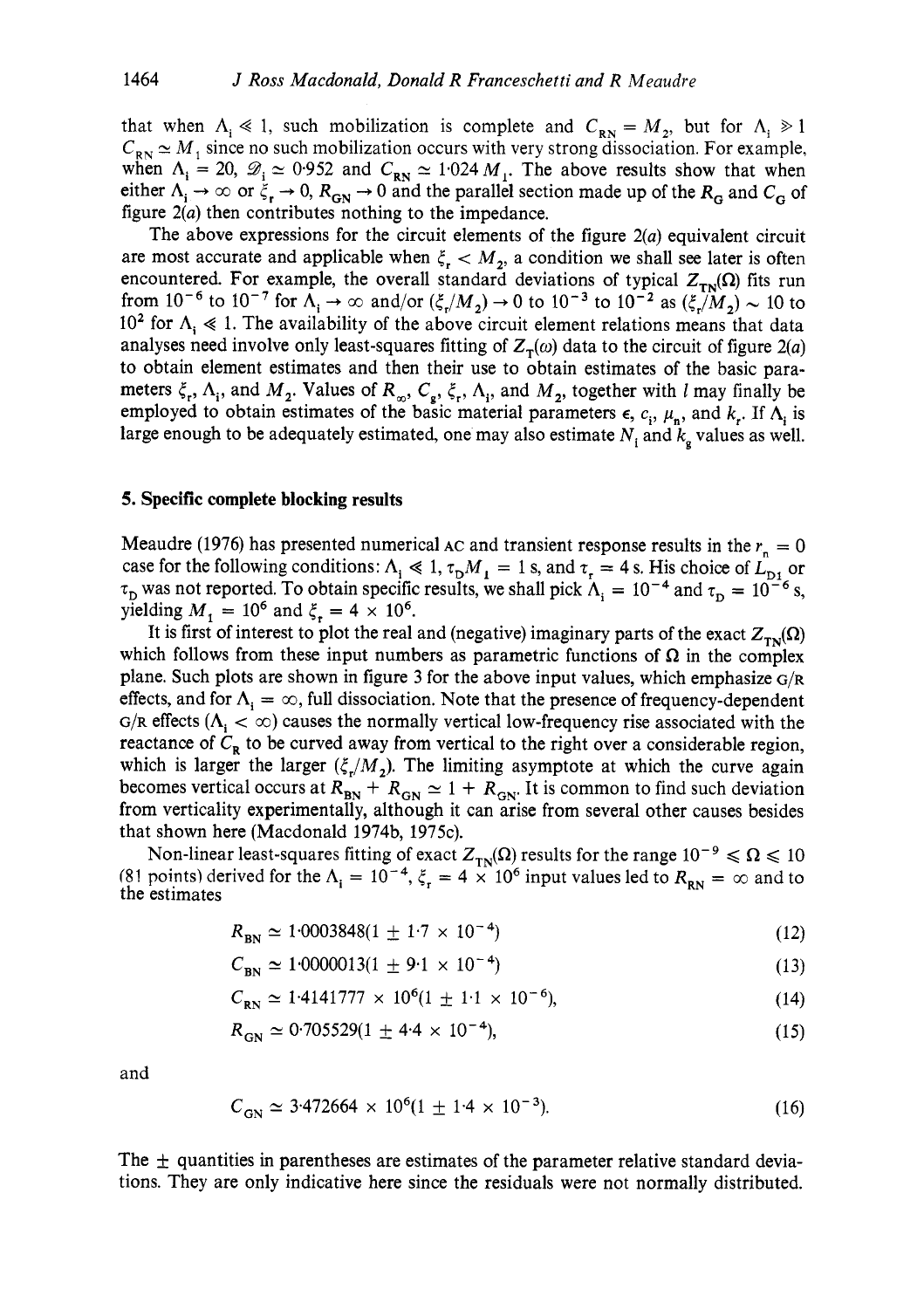These results agree within about  $0.1\%$  or better with those following from the expressions of equations  $(9)$ – $(11)$ . For comparison purposes, more significant figures are retained above than are justified by the apparent fitting uncertainty. Examination of the residuals derived from the fit showed strong systematic behaviour, since the approximation was not perfect, but the maximum absolute value of  $Re(Z_{TN})$  and  $Im(Z_{TN})$  relative residuals (residual divided by true values of variable) was less than *0.5%* and most values were



Figure 3.  $-\text{Im}[Z_{TN}(\Omega)]$  versus  $\text{Re}[Z_{TN}(\Omega)]$  in completely blocking case for no recombination  $(\Lambda_i = \infty)$  and for appreciable generation-recombination  $(\Lambda_i = 10^{-4}, \xi_r = 4 \times 10^6)$ .  $r_n = r_p = 0, \pi_m = \infty, M_1 = 10^6$ .

much smaller. Thus, the degree of misfit here, and in all other  $M_1 \geq 1$  fittings made, was appreciably less than one would expect from experimentally likely random measurement uncertainties in all but the most accurate experimental data. By contrast, Meaudre's (1976) approximate analytical CA response results, developed to second order in  $M_1/\xi_r$ , are slightly less accurate, yielding about a 3.4% smaller  $C_{PN}$  in the  $\Omega \rightarrow 0$  limit than the exact solution or than the present result for this quantity,  $\tilde{C}_{RN}$ , which is exactly equal to the  $\Omega \rightarrow 0$  value of  $C_{\text{pN}}$ .

Although transient results can be calculated directly for the figure  $2(a)$  circuit, it is considerably simpler to derive them from that of figure *2(b).* Either of two methods may be used to obtain values of the circuit elements of figure *2(b).* Exact relations exist connecting the values of elements of one of these circuits to those of the other when they represent the same impedance, but in the present three-subcircuit situation transformations from **(a)** to *(b)* are very complicated and require a quadratic equation solution, and those from *(b)* to (a) require a cubic solution. A convenient alternative way to find the elements of *(b)* is to fit the circuit of 2*(b)* by least-squares to exact  $Y_{TN}(\Omega) \equiv [Z_{TN}(\Omega)]^{-1}$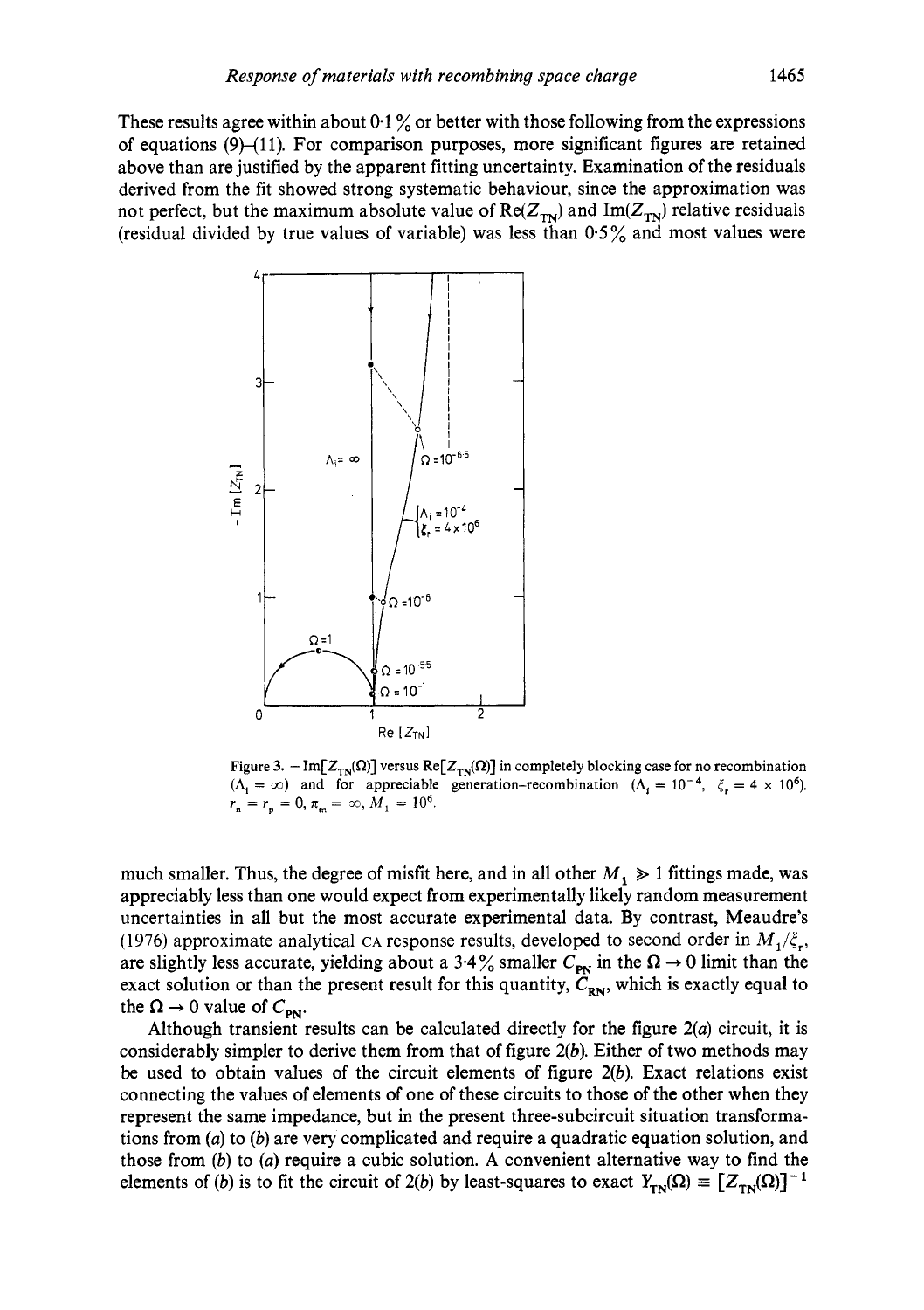values. The results obtained on fitting the complex  $Y_{\text{TN}}(\Omega)$  data associated with the present numerical input values are  $C_{1N} \equiv 1, R_{1N} \equiv R_{DN} = \infty$ ,

$$
R_{2N} = 1.224133(1 \pm 2.7 \times 10^{-4}),\tag{17}
$$

$$
C_{2N} = 7.00965 \times 10^5 (1 \pm 5.1 \times 10^{-4}), \tag{18}
$$

$$
R_{3N} = 5.46214(1 \pm 1.2 \times 10^{-3}),
$$
 (19)

and

$$
C_{3N} = 7.09412 \times 10^5 (1 \pm 4.9 \times 10^{-4}).
$$
 (20)

Note that  $(G_{2N} + G_{3N})$  should equal unity here but the sum is actually 0.999983, and  $C_{1N}$  +  $C_{2N}$  +  $C_{3N}$  should equal 1.4142  $\times$  10<sup>6</sup> but is actually about 1.4104  $\times$  10<sup>6</sup>, both indicative of the good but not perfect fit of the equivalent circuit. Notice further that here the  $C_{1N}$  +  $C_{2N}$  +  $C_{3N}$  value differs from the exact zero-frequency value by nearly three apparent standard deviations, confirming the presence of systematic errors inherent in the use of the approximate equivalent circuit.

The transient response to  $V_0u_0(t)$  follows from  $i(t) = V_0 \mathcal{L}^{-1}[\bar{p}^{-1}Y_T(p)]$ , where  $u_0(t)$ is the unit step function,  $\mathscr L$  denotes Laplace transformation, and  $p$  is the complex Laplace variable associated with i $\omega$ . Thus, the transient response for circuit  $2(b)$  is

$$
i(t) = V_0[C_1\delta(t) + G_2 \exp(-t/\tau_2) + G_3 \exp(-t/\tau_3)],
$$
\n(21)

where  $\delta(t) \equiv u_{-1}(t)$  is the Dirac delta function,  $G_i \equiv R_i^{-1}$ ,  $\tau_i \equiv R_i C_i$  (i = 2, 3). On omitting further consideration of the immediate delta function response and noting that  $G_2 + G_3$  must equal  $G_{\infty} = R_{\infty}^{-1}$  in the present  $r_n = 0$  case, one may write, in normalized terms

$$
[i(t)/i(0)] = G_{2N} \exp(-t/\tau_2) + G_{3N} \exp(-t/\tau_3).
$$
 (22)

For the present numerical input, one finds  $\tau_2 \approx 0.8581$ ,  $\tau_3 \approx 3.8749$  and thus, using  $G_{2N}$  +  $G_{3N} \simeq 0.999983$ 

$$
[i(t)/i(0)] \simeq 0.8169e^{-1.1654t} + 0.1831e^{-0.2581t}, \qquad (23)
$$

where  $t$  is in seconds. Meaudre's (1976) more complicated and somewhat less accurate result for the same situation is

$$
[i(t)/i(0)] \simeq 0.8125 e^{-1.1640t} + 0.1250 e^{-0.2344t} + (0.09375 \phi - 0.03095) e^{-0.25t}, \tag{24}
$$

considerably different. For example at  $t = 0$ ; 2; 4; 8; and 12 s, equations (23) and (24) yield, respectively, 1, 1.0003; 0.1887, 0,1892; 0.0729, 0.0729; 0.0233,0.0236; and 0.00827, 0.00870. At  $t = 12$  s, the difference is about 5%. Here  $\phi = \phi(-0.5, 2, -t/\tau)$  is a degenerate hypergeometric function (Meaudre 1976). Although equation (24) shows three different time constants, plus a small amount of non-exponential behaviour associated with  $\phi$ , the above numerical results show, nevertheless, that the actual difference from two-time-constant response is essentially negligible for the main part of the transient response. Even though the exact transient response involves an infinite number of time constants, to the degree to which the circuits of figure 2 approximate the exact result, generally considerably better than  $1\%$  for all frequencies in the present example and in most cases of interest, one can conclude that the transient response will also be well approximated for all times by just two exponential decays as in equation (23). General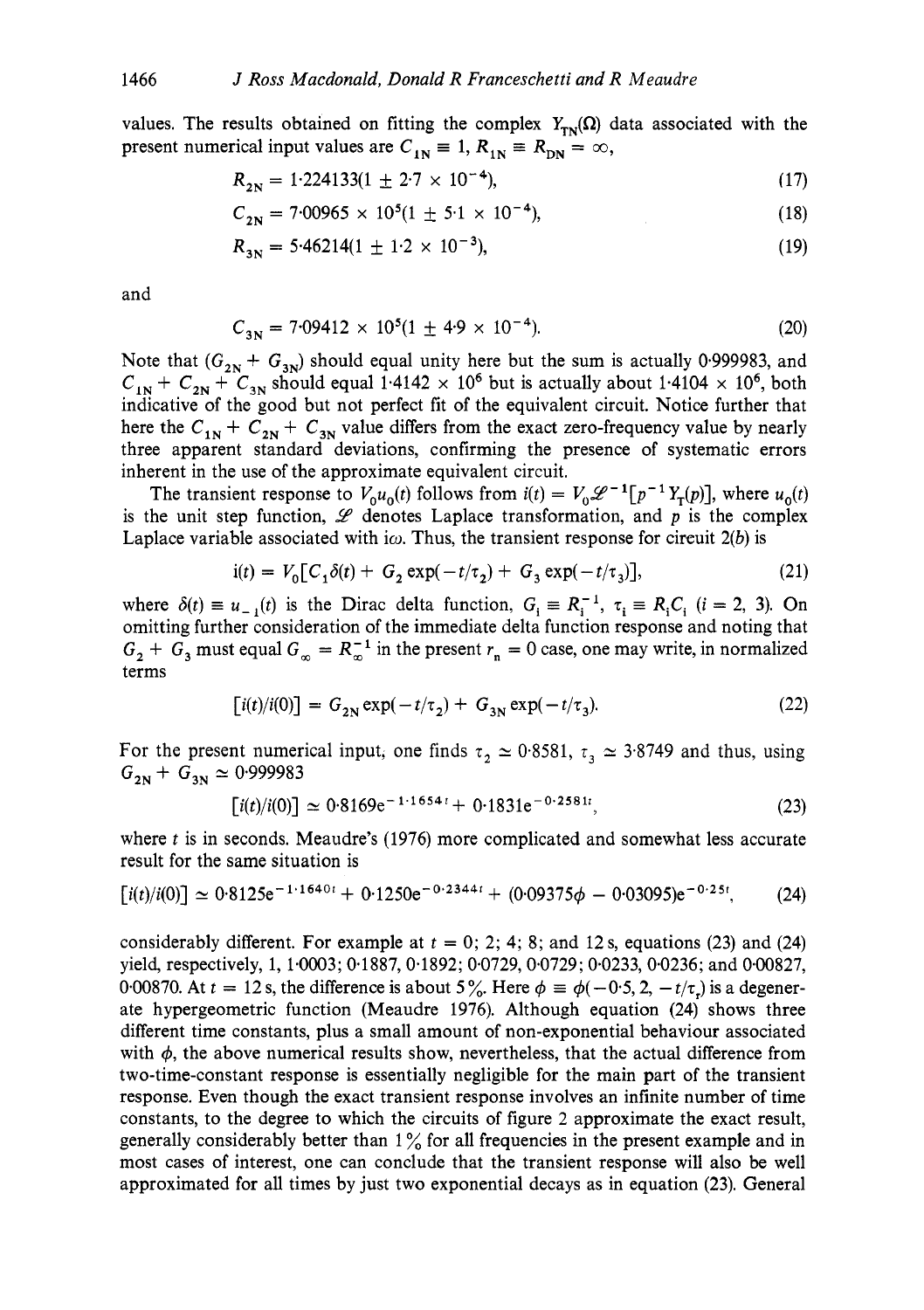expressions for the  $G_2$ ,  $G_3$ ,  $\tau_2$ , and  $\tau_3$  parameters of equation (21) may be obtained by writing expressions for the elements of the circuit of figure **2(b)** in terms of those of **2(a)**  and then using the approximate general expressions already given for these quantities.

Meaudre plotted his approximate  $C_p(\omega)$  and  $G_p(\omega)$  for the present situation and found results quite close to single-time-constant Debye behaviour, whereas his transient response clearly showed two major time constants, as was found more approximately long ago from AC analysis in the  $r_n = 0$  situation (Macdonald 1953). On this basis, he concluded that when space charge and G/R phenomena are not well separated, their study is easier with transient response results than with steady-state **AC** results. Consideration of figure **3,** which shows appreciable difference between steady-state **AC**  situations with and without recombination effects, suggests a different conclusion. Even in the presence of appreciable experimental errors, such as those currently encountered in very low frequency measurements, discrimination between the two cases, either on a graphical basis (impedance plane plotting) or by least-squares fitting to the circuit of figure **2(a),** should be practical but possibly difficult. For the present linear situation, the same basic information is contained in figure **2(a)** as in *2(b)* and in either transient or **AC**  response. The time constants of the system may be obtained in principle equally well from either transient or **AC** response. In practice, however, it may be possible to measure one or the other of these more accurately. For example, in cases where classical capacitance bridges may be used, one should be able to derive more accurate and resolved results from steady-state **AC** measurements than from transient measurements.

# *6.* **Partly blocking results**

When  $r_n \ge 0$ ,  $R_{DN} = 1 + (2/r_n)$  in the present  $\pi_m = \infty$  situation. In addition, when  $M_2 \ge 100$  and  $r_n \ll M_2$ ,  $\tau_{BN} \simeq 1$  and  $\tau_{RN} \gg 1$ , ensuring that the bulk and reaction regions are well separated in time or frequency. Only this loosely coupled case will be considered here. Then  $R_{BN} \simeq C_{BN} \simeq 1$ , and the relation  $R_{DN} \equiv R_{BN} + R_{RN} + R_{GN}$  yields

$$
R_{\rm RN} \simeq (2/r_{\rm n}) - R_{\rm GN},\tag{25}
$$

which holds down to  $r_n = 0$ . Notice that when  $r_n > 0$ , equation (25) exhibits the necessary mixing of reaction and recombination effects mentioned earlier.

By fitting the impedance of the figure **2(a)** circuit to that obtained from the exact solution in the present  $r_n > 0$  situation, one can again derive useful approximations for the  $2(a)$  circuit elements. Let us now denote the  $r_n = 0$  approximations of equations (9)–(11) by means of a superscript zero. Then one finds for any  $\Lambda$ , and for  $r_n$  small compared with unity

$$
C_{\rm RN} \simeq C_{\rm RN}^0 + r_{\rm n},\tag{26}
$$

$$
C_{GN} \simeq C_{GN}^0 - 1.5\xi_r r_n, \tag{27}
$$

and

$$
R_{\rm GN} \simeq R_{\rm GN}^0 \left[ 1 + 2r_{\rm n} R_{\rm GN}^0 \right] \tag{28}
$$

To first order, one then has, for  $\Lambda_i \ll 1$ ,  $\tau_{RN} \simeq 2M_2/r_n$  and  $\tau_{GN} \simeq 0.61 \xi_r$ . It is found that the above circuit element results apply very well when  $\tau_{RN} \ge \tau_{GN}$  but not when  $\tau_{GN} \sim \tau_{RN}$ or  $\tau_{GN} \gg \tau_{RN}$ . No adequate expressions for circuit elements have been discovered in the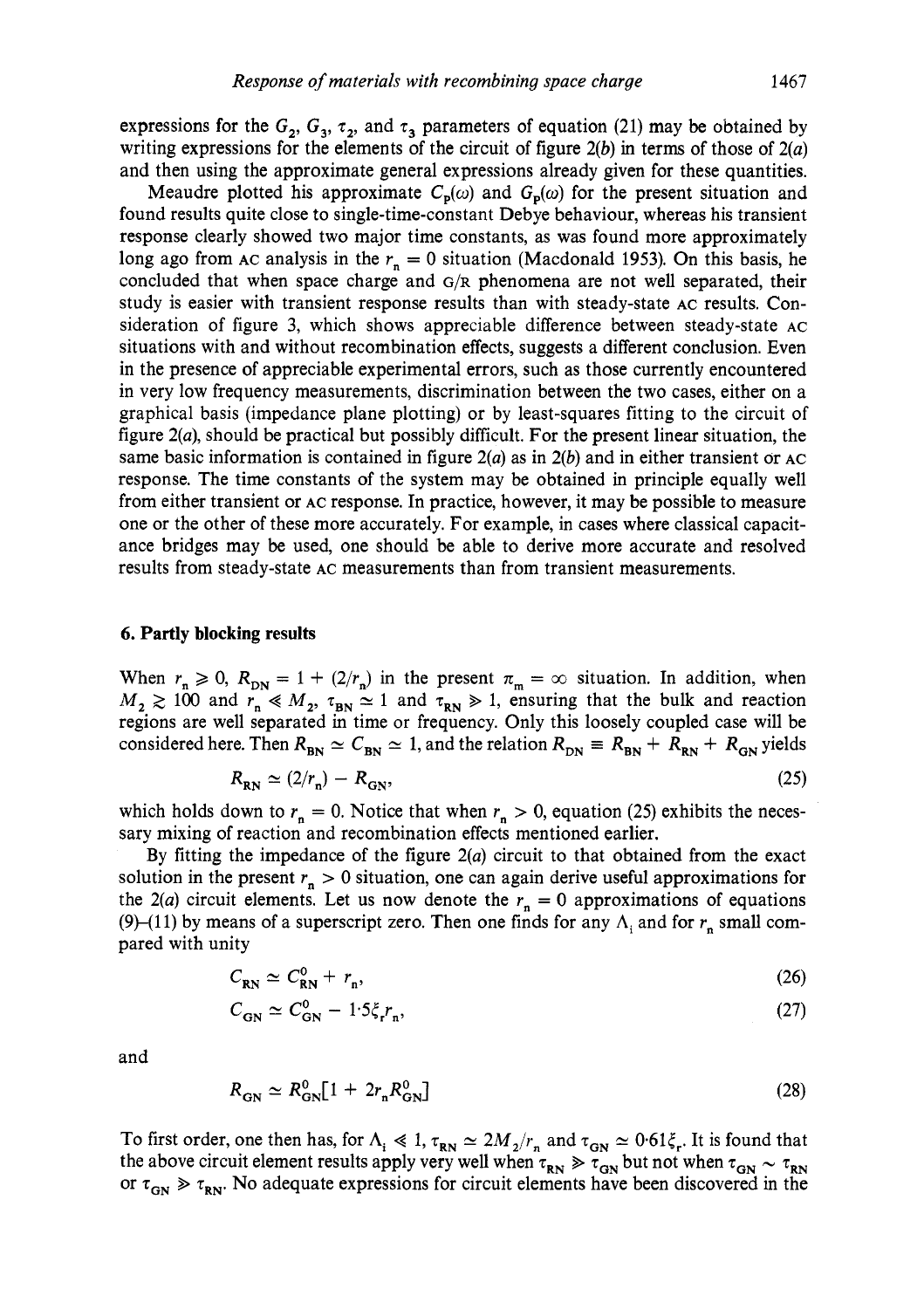strong coupling  $\tau_{GN} \sim \tau_{RN}$  case. Then the circuits of figure 2 are poor approximations and the exact solution should be used. On the other hand, when  $\tau_{\rm GN} \ll \tau_{\rm RN}$  recombination is so slow in the frequency region of interest that it is a good approximation to neglect it even when  $\Lambda_i \ll 1$ . Then the following expressions for the normalized elements are appropriate:  $R_{BN} \simeq C_{BN} \simeq 1$ ,  $R_{RN} \simeq 2/r_n$ ,  $C_{RN} \simeq (C_{RN}^0)_{\Lambda_i = \infty} = M_1$ ,  $R_{GN} \simeq (R_{GN}^0)_{\Lambda_i = \infty} = 0$ , and  $C_{GN} \simeq (C_{GN}^{0^{12}})_{A_1=\infty} = \infty$ . There is no contribution to the equivalent circuit from recombination in this case.

Let us demonstrate the degree of accuracy of the above approximations by comparing them to a few results obtained by direct fitting of exact 'data'. For  $M_2 = 10^6$  and  $\Lambda_i =$  $10^{-4}$  and on fixing  $R_{\text{BN}}$  and  $C_{\text{BN}}$  at unity, one finds the results shown in table 1. Here the numbers arising from least-squares fitting of exact data appear just above the corresponding predictions of the above circuit element approximations. The quantity  $\sigma<sub>s</sub>$  is the

| $r_{\rm n}$ | $\xi_{\bf r}$     | $\sigma_{\rm r}$      | $R_{\rm RN}$ | $10^{-6} C_{\rm RN}$ $R_{\rm GN}$ |           | $10^{-6} C_{GN}$ |
|-------------|-------------------|-----------------------|--------------|-----------------------------------|-----------|------------------|
| 0           | $4 \times 10^{6}$ | $1.54 \times 10^{-3}$ |              | 0.999975                          | 0.9992    | 2.4529           |
|             |                   |                       |              | 0.999975                          | 0.9964    | 2.4548           |
| 0.01        | $4 \times 10^6$   | $1.48 \times 10^{-3}$ | 198.983      | 1.01015                           | 1.0167    | 2.3932           |
|             |                   |                       | 198.986      | 1.00998                           | 1 0 1 4 0 | 2.3948           |
| 0.04        | $4 \times 10^6$   | $1.40 \times 10^{-3}$ | 48.926       | 1.04322                           | 1.0740    | 2.2240           |
|             |                   |                       | 48.929       | 1.03998                           | 1.0709    | 2.2148           |
| 0.02        | $10^{10}$         | $6.4 \times 10^{-2}$  | 99.787       | 0.70729                           |           |                  |
|             |                   |                       | 100          | 0.70711                           |           |                  |
|             |                   | $7.8 \times 10^{-4}$  | 0.99834      | 0.70730                           |           |                  |
| 2           | $10^{8}$          |                       | 1            | 0.70711                           |           |                  |

**Table 1.** Comparison of normalized circuit element values for  $M_2 = 10^6$  and  $\Lambda_i = 10^{-4}$ . Least-squares estimates appear above, formula results below.

estimated standard deviation of the least-squares fitting. The first three  $r_n$  values result in  $\tau_{RN} \ge \tau_{GN}$  and the last two in  $\tau_{GN} \ge \tau_{RN}$ . Note, however, that by  $r_n = 0.04 \tau_{RN}$  is only  $\sim 21\tau_{\text{cm}}$ , not, in fact, a very loosely coupled situation, as shown by the increased differences between fitted and predicted normalized parameter values.

The impedance of the circuit of figure *2(a),* when plotted parametrically in the complex plane, can in principle lead to three distinct semicircles of differing sizes (Macdonald 1976a, b). In the present  $r_n > 0$  situation, one might expect one of them to be associated with bulk effects, as in figure **3,** one mostly with **G/R** effects, and one mostly with electrode reaction effects. But actually, three separate semicircles are never found for any value of  $\tau_{GN}/\tau_{RN}$ . Instead, one finds the bulk semicircle, and, at lower frequencies a second arc which may vary from a good semicircle to a somewhat distorted one. Because  $\tau_{GN}/\tau_{RN}$  and  $R_{GN}/R_{RN}$  are both nearly proportional to  $\zeta_r r_n/M_2$ , the condition  $\tau_{\text{GN}} \ll \tau_{\text{RN}}$  ensures that  $R_{\text{GN}} \ll R_{\text{RN}}$  as well; thus the diameter of the  $G/R$  semicircle,  $R_{\text{cm}}$ , will be much smaller than that of the reaction one,  $R_{\text{cm}}$ , and they will always overlap sufficiently that their sum leads to at most a distorted semicircle. Even for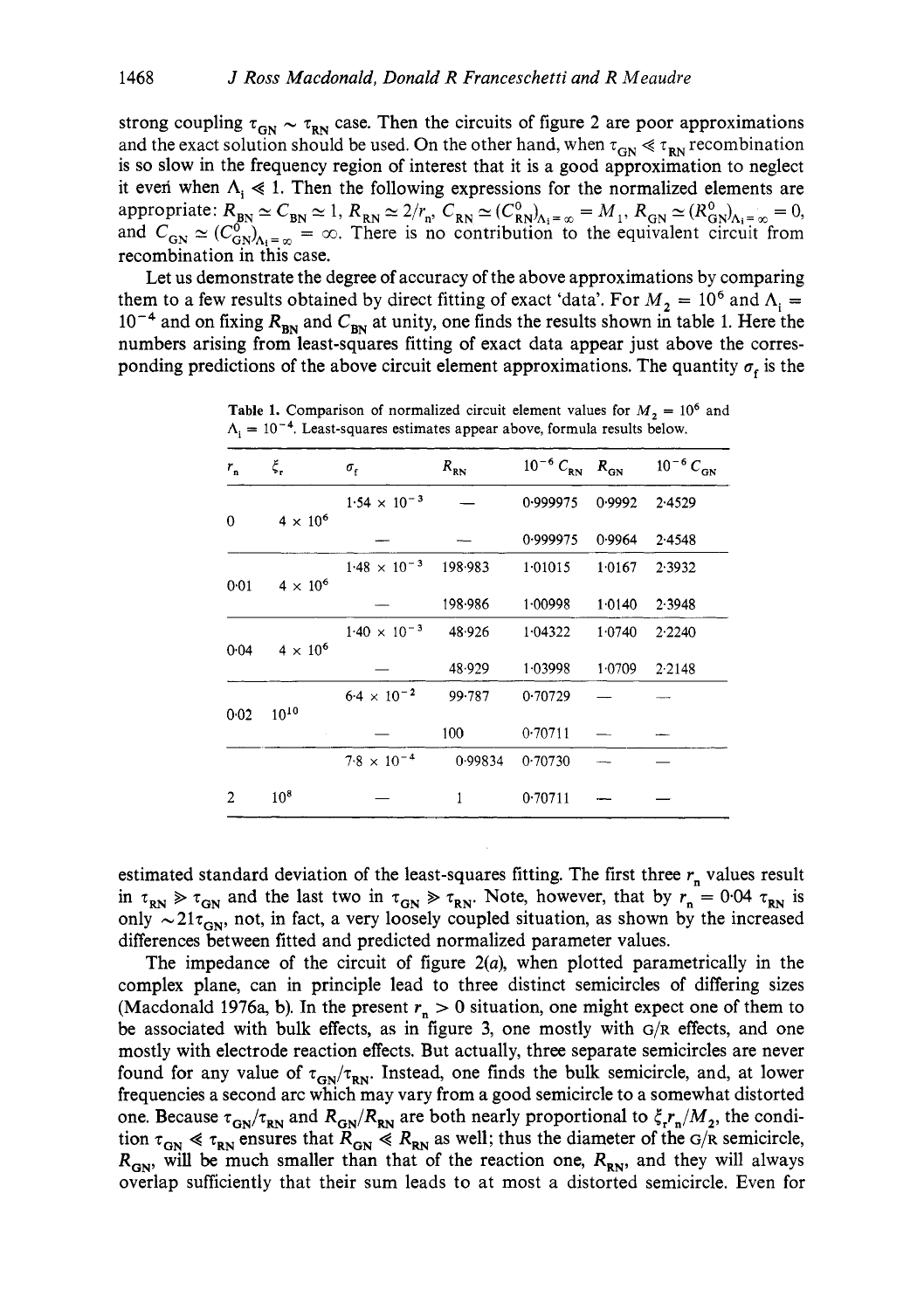$\tau_{GN}/\tau_{RN} \gtrsim 1$ , no visible separation occurs, and as  $\tau_{GN}/\tau_{RN} \to \infty$  one finds, as discussed above, that only the reaction semicircle occurs with  $C_{\text{av}} = M_1$ .

# **7. Generation-recombination mechanisms and the** {, **ratio**

Meaudre and Mesnard (1974) considered that their treatment applied to extrinsic semiconductors and dielectric materials. For donor-type semiconductors, they neglected mobile holes. For insulators, they considered that the negative mobile charge could be electrons, ions, vacancies, or interstitials arising from neutral centres (intrinsic) or donor atoms. One must now ask to what degree the simple bimolecular recombination law used by MM applies to these situations and what range of *5,* is physically plausible for them.

These matters have been considered recently by one of us (Franceschetti 1977). He finds that for non-degenerate semiconductors, direct recombination of holes and electrons (photon or phonon assisted) may be represented by the ordinary intrinsicconduction bimolecular generation-recombination expression,  $G - R = k_a n_c - k_r n_p$ (where  $n$ ,  $p$  and  $n<sub>n</sub>$  are, respectively, the local instantaneous concentrations of negative charge carriers, positive charge carriers and undissociated neutral centres) when *n* and  $p \ll n_{\gamma} \approx N_i$ . i.e.  $\mathcal{D}_i$  and  $\Lambda_i \ll 1$ . The same G/R result is found to be a good approximation, for small deviations from equilibrium, for Auger recombination and for Shockley-Read sequential trapping in the limit of low trap concentration. Of course, the above bimolecular  $G/R$  terms are applicable as well (for any  $\Lambda_i$ ) for electron-donor recombination in semiconductors and to Schottky or Frenkel defect recombination in such materials as single crystal NaCl or AgBr. Thus, the  $G/R$  expressions used by Macdonald (1953, 1958, 1962, 1974a, 1975a,b, 1976a,b) and Meaudre (1976) and Meaudre and Mesnard (1974) have a wide range of applicability.

Now it has already been mentioned (Macdonald 1976a) that when the Langevin diffusion theory of ion-pair formation is used for *k,,* one finds

$$
\xi_{\mathbf{r}} \equiv (k_{\mathbf{r}} c_{\mathbf{i}} \tau_{\mathbf{D}})^{-1} = 1 \tag{29}
$$

for the intrinsic-conduction situation (or the limiting case of large donor concentration). Franceschetti (1977) points out for ionic conduction that taking into account screening, pair formation at a finite distance, field effects, and ionic discreteness effects may be expected not to change the above value very greatly, probably less than an order of magnitude. In this case,  $\xi_r/M_2$  will generally be very much smaller than unity and  $R_{GN}$ negligible. The only remaining effect of G/R will then occur in the  $\Lambda_i$  dependence of  $C_{RN}$ .

The situation is somewhat different for electronic semiconductors (Lax 1960, Franceschetti 1977) where one may find both  $\xi_r \ll 1$  (relaxation semiconductor) and  $\xi_{\rm r} \gg 1$  (lifetime semiconductor). The  $\xi_{\rm r} \ll 1$  situation, like that discussed above for  $\xi_r \sim 1$ , here leads to G/R effects only in the  $\Lambda_i$  dependence of  $C_{\text{RN}}$ . We have already seen that the only interesting frequency-dependent effects in  $Z<sub>T</sub>$  associated with  $\xi<sub>r</sub>$  appear when  $\zeta_r/M_{2} \gtrsim 1$  and  $\Lambda_i \ll 1$ . For G/R between conduction band electrons and immobile traps, one has  $\xi_r = 4\pi e\mu_n/\epsilon v\sigma$ , where *v* is the electron thermal velocity and  $\sigma$  is the cross section for electron trapping. Lax (1960) has shown that  $\sigma$  for positively charged traps may be a factor of  $10<sup>4</sup>$  or more smaller than that given by the Langevin theory. Representative parameters (Frederikse 1972, Lax 1960) for lifetime semiconductors are **parameters** (Frederikse 1972, Lax 1960) for lifetime semiconductors are  $\mu_n \sim 10^3$  cm<sup>2</sup> V<sup>-1</sup> s<sup>-1</sup>,  $\sigma \sim 1.6 \times 10^{-15}$  cm<sup>2</sup>,  $v \sim 10^7$  cm s<sup>-1</sup>, and  $\epsilon \sim 10$ , yielding  $\mu_n \sim 10^3$  cm<sup>2</sup> V<sup>-1</sup> s<sup>-1</sup>,  $\sigma \sim 1.6 \times 10^{-15}$  cm<sup>2</sup>,  $v \sim 10^7$  cm s<sup>-1</sup>, and  $\epsilon \sim 10$ , yielding  $\xi_r \sim 10^4$ . Taking a minimum value for  $M_2$  of 10 to allow separation of the two electrode space-charge regions, we obtain  $\xi/M_2 = 10^3$ , so that for extrinsic materials with small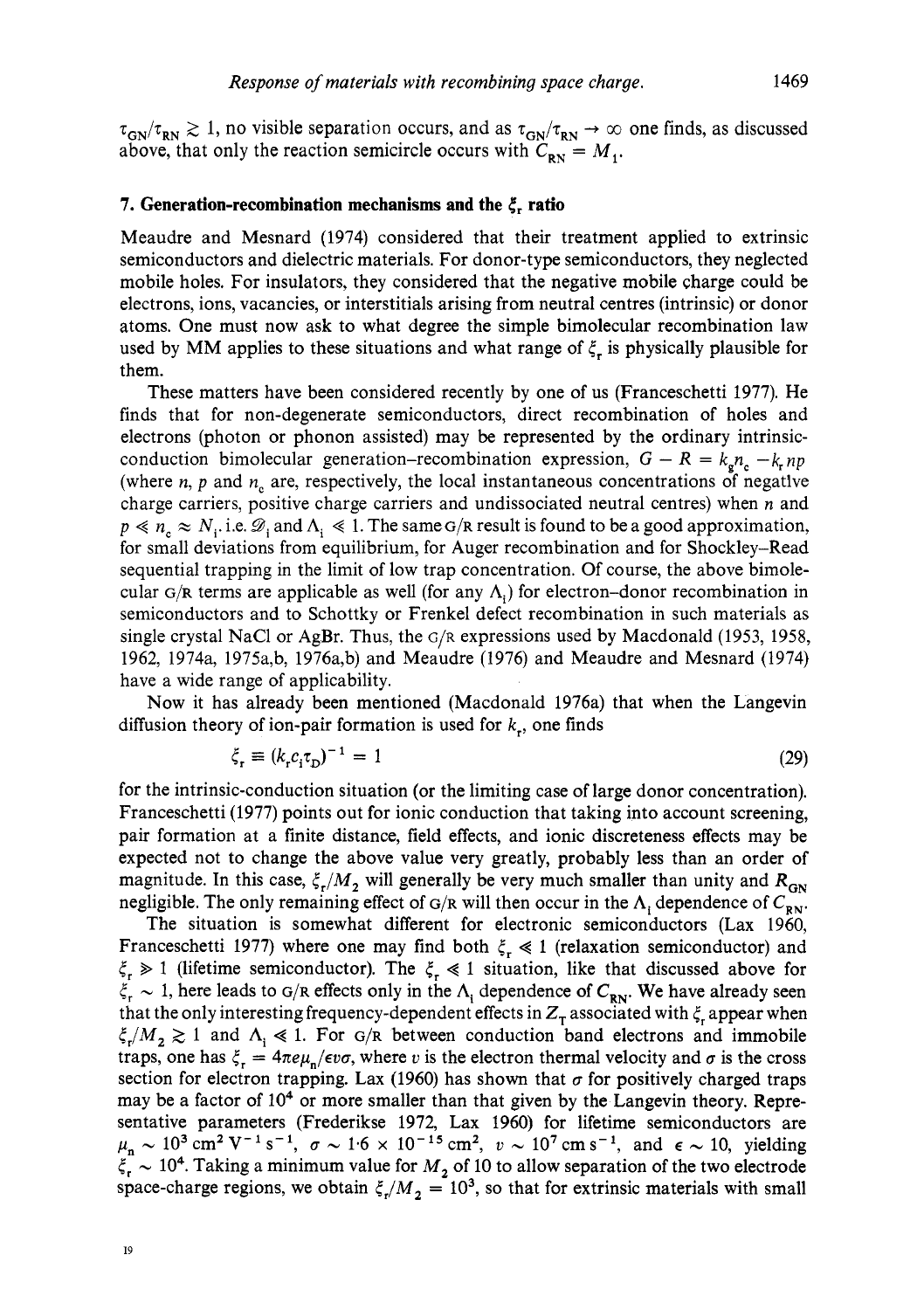dissociation G/R effects might be observable. This is not true when extrinsic centres dissociate strongly, causing  $\Lambda$ , to be large and  $R_{\rm GN} \ll 1$ .

Although the direct recombination of electrons and holes may occur extremely slowly in intrinsic materials, there is usually present a sufficient concentration of impurities or defects that sequential trapping is the dominant recombination mechanism, even in highly purified materials. For such samples of Si and Ge at **300K** and of InSb at 250 K, lifetimes  $\tau$ , of 2 × 10<sup>-2</sup>, 2 × 10<sup>-2</sup> and 10<sup>-7</sup> s, respectively, have been reported (Bemski 1958). These lifetimes, together with known values of mobilities and intrinsic concentrations, lead to the values  $7.6 \times 10^4$ ,  $4.5 \times 10^8$  and  $1.4 \times 10^7$  for  $\xi$ . Since the bimolecular G/R expression provides a good approximation to the G/R of electrons and holes in semiconductors by the Schockly-Read sequential trapping mechanism when the concentration of traps is small, and since  $\Lambda_i \ll 1$  in such materials (Franceschetti 1977), G/R effects should be observable in sufficiently thin samples of such materials. (Note, however, that the Debye lengths  $L_{\text{D}_2}$  of Ge and InSb under the conditions described are of the order of  $10^{-5}$  cm.) Incidentally, the value of  $t = 4$  s used by Meaudre (1976) was selected for illustrative purposes only.

The above results suggest that except for very pure or carefully prepared materials  $R_{GN} \ll 1$ , and G/R will affect only  $C_{RN}$  in the present  $\pi_m = \infty$  situation. The maximum effect here is only a factor of  $\sqrt{2}$ , but it is worth noting that for  $\pi_{m} \lesssim 1$ , very much larger changes in  $C_{\text{RN}}$  (and the  $\Omega \rightarrow 0$  value of  $C_p$ ) may arise from recombination effects (Macdonald 1976a).

When  $R_{GN} \leq 1$ , only one time constant will appear in the transient response since the  $R_3$ ,  $C_3$  branch of the circuit of figure  $2(b)$  will be missing. Since this is the expected situation for ionic conductors and some semiconductor samples, one must ask why, in fact, measured transient response of materials to which the present analysis should apply usually exhibits two or more time constants. One possibility, when indeed  $R_{GN} \ll 1$ , is that adsorption of an intermediate species at the electrode is also present as well as an electrode reaction. Such adsorption may or may not lead to complete blocking (even in the presence of an electrode reaction), but in either case, one finds that the figure 2 circuits are good approximations (Macdonald 1976a, b), again leading to transient response showing two time constants. When significant two-time-constant response actually appears, it thus seems, for ionic materials and in some cases involving semiconductors, that causes other than G/R are most likely involved.

#### **Acknowledgments**

The helpful suggestions and computer analysis of Dr J A Garber are greatly appreciated.

# **References**

Bemski G 1958 *Proc.* IRE *46* 990-1004 Britt H I and Luecke R H 1973 Technometrics 15 233-47 Framschetti D **R** 1977 submitted to J. *Appl. Phys.*  - <sup>1958</sup>*J. Chem. Phys.* **29** 1346-58 Frederikse H P R 1972 in *American Institute of Physics Handbook* 3rd edn (New York: McGraw-Hill) ch 9<br>Lax M 1960 *Phys. Rev.* 119 1502–23<br>Macdonald J R 1953 *Phys. Rev.* 92 4–17<br>—— 1958 J. Chem. Phys. 29 1346–58<br>—— 1962 Lax M 1960 *Phys.* Reo. **119** 1502-23 Macdonald J R 1953 *Phys.* Rev. **92** 4-17